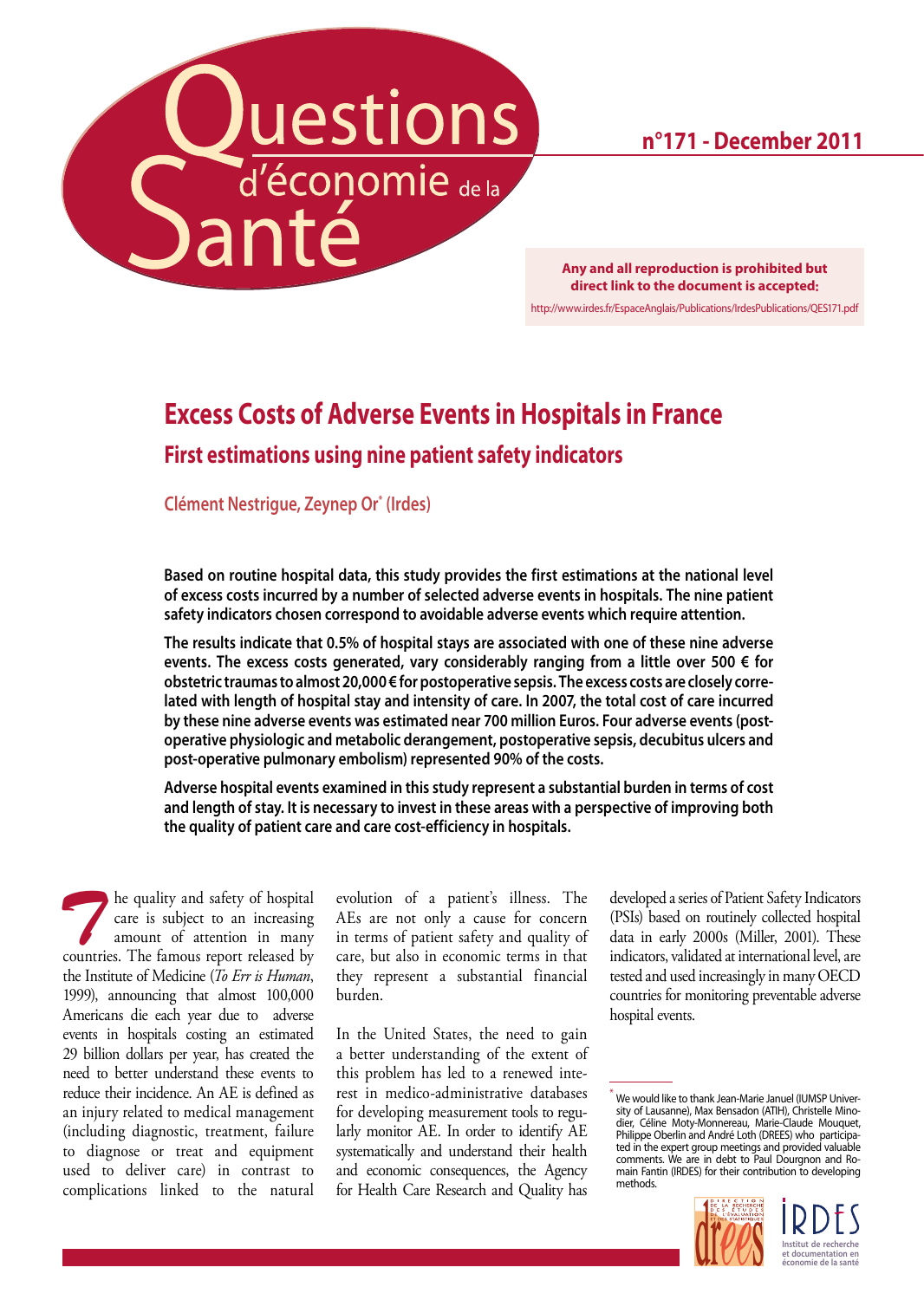In France, the National survey on serious adverse events in hospitals (ENEIS) estimated that between 5.1 and 7.3 serious adverse events (SAEs) occurred per 1,000 hospital days in 2009; in other words, between 275,000 and 395,000 SAEs per year, of which between 95,000 and 180,000 could have been prevented (Michel *et al.*, 2011). The median number of additional days of hospitalization imputable to adverse events is estimated at 6.5 days (average closer to 9 days) by the physicians treating these patients. However, the ENEIS survey does not include any other economic element and at the national level no evaluation of the costs generated by these adverse events is available.

This study provides the first national cost estimates for a selection of adverse hospital events in France exploiting routinely collected hospital data. The methodology used to detect hospital AEs by means of patient safety indicators, was developed in the United States and validated at the international level. The cost of AEs at the national level is estimated using two databases: national hospital costs study (ENCC) for 2007, which provide comparable cost data in a sample of volunteer public and private hospitals, to calculate AE costs; the national hospital activity database for acute hospital admissions (PMSI-MCO)

to determine the number of AEs and estimate the costs at national level (Sources and Methods inserts p. 2 and 3).

# **Patient safety indicators for selecting nine adverse events**

The Patient Safety Indicators (PSIs) were initially developed by the Agency for Health Care Research and Quality (AHRQ) in the United States from medico-administrative data (MacDonald *et al.*, 2002; Romano, 2003). Fifteen PSIs covering five major domains (nosocomial infections, sentinel events<sup>1</sup>, operative and post-operative complications, obstetrics and other care-related AEs) were selected taking into account the feasibility and pertinence of common diagnostic codes used to identify diseases (Miller and Mattke, 2004).

PSIs focus on the notion of 'preventable' adverse events (McDonald *et al.*, 2002; Miller *et al.*, 2001). AEs are identified using algorithms2, essentially combining secondary and principal diagnoses but also medical procedures, diagnostic related groups (DRG) and length of hospital stay for defining the risk populations. For each indicator



#### **National hospital costs study database (ENCC, Étude nationale de coûts méthodologie commune)**

The cost of adverse events is calculated using data from hospital costs study for 2007 (ENCC). The ENCC 2007 sample is composed of 99 volunteer hospitals made up of 42 public hospitals, 13 private non-profit and 44 private for-profit hospitals. In total, it represents about 3 million hospital stays of which 2.1 million in the public sector and 0.8 million in the private sector (see table below). The ENCC provides the total cost of hospital stays as they were reported by the hospitals. The costs include all expenditures related to clinical activities, monitoring, intensive care, life support, logistic and management costs and overheads directly imputable to hospital stays. Structural costs, that is to say financing (interest, loans and debts…) and real estate expenditures are not included in the total costs. The fees and salaries of medical and nonmedical personnel are taken into account in the total costs in both public and private for-profit hospitals.

#### **National hospital activity database, PMSI (Programme de médicalisation des systèmes d'information)**

Adverse events are recorded in the Hospital activity database (PMSI-MCO) for the year 2007. This database covers all acute care cases in public and private hospitals in France and provides medical (primary and secondary diagnoses, surgical acts, homogeneous patient groups, etc.) and individual patient level information (age, gender etc.). The PMSI includes a total of 21 million hospital stays in 2007 (table below). The ENCC database can be matched with PMSI data so as to acquire the totality of medical and individual data concerning a hospital stay.

#### **Number of hospitals and cases recorded in the 2007 ENCC and PMSI databases**

|                    |                               | <b>ENCC</b>               | <b>PMSI</b>                   |                           |  |
|--------------------|-------------------------------|---------------------------|-------------------------------|---------------------------|--|
|                    | <b>Number</b><br>of hospitals | <b>Number</b><br>of stays | <b>Number</b><br>of hospitals | <b>Number</b><br>of stays |  |
| Private for-profit | 44                            | 800,000                   | 655                           | 6,819,335                 |  |
| Public             | 42                            | 1,944,000                 | 693                           | 12,006,284                |  |
| Private non-profit | 13                            | 225,825                   | 208                           | 2,370,436                 |  |
| <b>Total</b>       | 99                            | 2,969,825                 | 1,556                         | 21,196,055                |  |

(or AE), inclusion or exclusion criteria determine the population for which the events in question would represents a patient safety problem (Quan *et al.*, 2008; Drösler, 2008; Januel, 2011). A 'preventable' AE by definition excludes cases for which care outcome is determined by the patient's inherent condition. Sepsis, for example, can be a medical complication associated with care but not all cases of sepsis can be considered preventable without first taking the patient's clinical status into account. The PSI algorithms allow definition of the inpatient population in which the development of postoperative sepsis can be considered as a hospital-acquired AE. It is limited to surgical hospitalizations with sepsis coded as a secondary diagnosis. Patients admitted with a principal diagnosis of sepsis, infection, immunodepression syndrome or cancers are excluded (diagram opposite). As a result, the sample population at risk of developing postoperative sepsis is smaller, for example, than the total population actually concerned by PSI 5 (foreign body left during procedure), a risk that concerns all surgical hospitalizations.

These indicators are used to help hospitals identify AEs that require particular attention and to evaluate the incidence of medical complications related to hospital care. The adverse events can include problems in medical practice, incorrect use of products, problems with procedures and organisation on which it is possible to intervene for preventing the occurrence.

In France, a pilot study PSI-HCL<sup>3</sup> permitted testing the majority of PSIs and demonstrated the pertinence and potential interest of using them (Januel,



<sup>&</sup>lt;sup>1</sup> A sentinel event is defined as an unexpected accident, incident or dysfunction that must give rise to an enquiry (root cause analysis). It concerns unacceptable medical errors that could generally have been avoided and that present a high risk for the patient (mortality, invalidity). For example, a foreign body left during a surgical intervention or wrong-site surgery.

<sup>2</sup> A finite set of rules that specify a sequential series of operations to be applied to input data producing a finite amount of output data providing a solution technique for similar problem categories.

<sup>&</sup>lt;sup>3</sup> In France, the PSI development program is conjointly carried out by the Hospices Civils de Lyon (a pool of Lyon's general hospitals), the High Authority for Health (HAS) and the Department of Research, Studies, Evaluation and Statistics (DREES) and involved different French and international institutional partners. Another project (Clarté) has the mission of adopting a series of PSIs in version 11 of the French DRGs.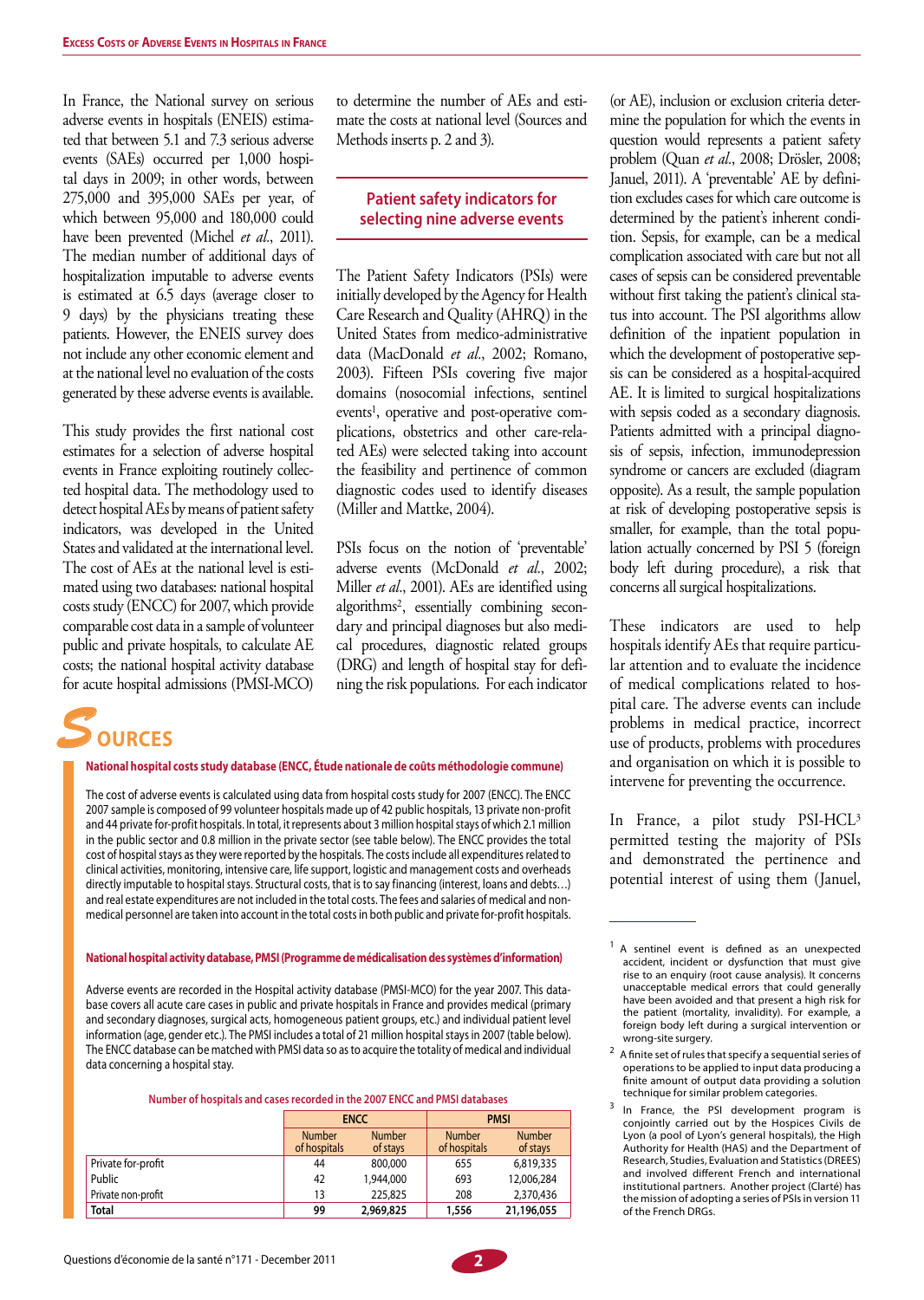2011). The study is being continued within the framework of the *Clarté* project<sup>4</sup> whose aim is notably to refine these indicators in order to use them to compare the quality of care in hospitals. Among the 13 indicators studied on in this project, nine were retained for our cost analysis (see Methods insert below).

#### **0.5% of hospitalizations are associated with one of these adverse events**

From the nine indicators selected, 15,107 hospital cases with an adverse event were identified in the cost database (ENCC, 2007), in other words 0.5% of the total number of stays registered in the ENCC (around 3 million cases). At national level, the hospital activity database (PMSI-MCO) records 98,288 hospital cases associated with one of these AE; equally 0.5% of the total number of hospital stays (table 1).

The relative frequency of the different PSIs is globally similar in the ENCC

<sup>4</sup> Consortium for the production of health indicators 2011- 2013, involving several regions of France (Loire-Atlantique, Aquitaine and Rhône-Alpes).





#### **Cost estimates**

Multivariate case matching involves grouping hospital cases into relatively fine comparable groups (strata) so as to reduce the differences between the groups being compared. In order to establish the excess cost of an adverse event for a given strata, we compare the cost of a hospital stay associated with the adverse event in question against one without the adverse event. The characteristics of the hospital stays included in each stratum are identical on four control variables:

- Homogeneous patient group HPG (DRG);
- Patient's age in 6 categories: 0-17 / 18-49 / 50-64 / 65-74 / 75-84 / 85 and over;
- Patient's gender;

• Ownership of the hospital in three categories: public / private not for profit / private for profit.

Thus, for each patient safety indicator (PSI), and for each stratum (cross between HPG, age gender and type of establishment) observed in the ENCC database, the cost and average length of hospital stay are calculated for cases with and without an adverse event. By comparing the two, we established the additional cost of care and the prolongation of the hospital stay imputable to adverse events. Regarding PSI 5, foreign body left during procedure as the cause of hospitalization (principal diagnosis), we

considered that the cost of excess care corresponded to the total cost of the hospital stay since it would not have occurred if the surgery was done properly in the first place.

Almost all the hospital stays (almost 100%) with an adverse event, on the basis of the four control variables, were able to be matched with a hospital stay without adverse event in the ENCC database.

To produce cost estimates for the hospital stays observed at national level, the costs of additional treatment calculated per stratum from the ENCC database are applied to the national PMSI datasets using the same strata (age, gender, HPG, type of establishment) for each PSI. However, certain strata observed in the national database (PMSI) were not observed in the ENCC database in which the number of hospital stays registered is seven times lower than PMSI. We affected the average cost calculated on the basis of strata for which information was available. This can be problematic if match rates are low for certain strata. In this study, this was the case only for PSI 5 (20% match rate). Therefore we also estimated linear models to confirm robustness of the result. Details of the models are presented in an IRDES working paper: Nestrigue, Or (2012), *Estimated Cost of Adverse Events Associated with Hospital Care*. no. 44, 2012/02 .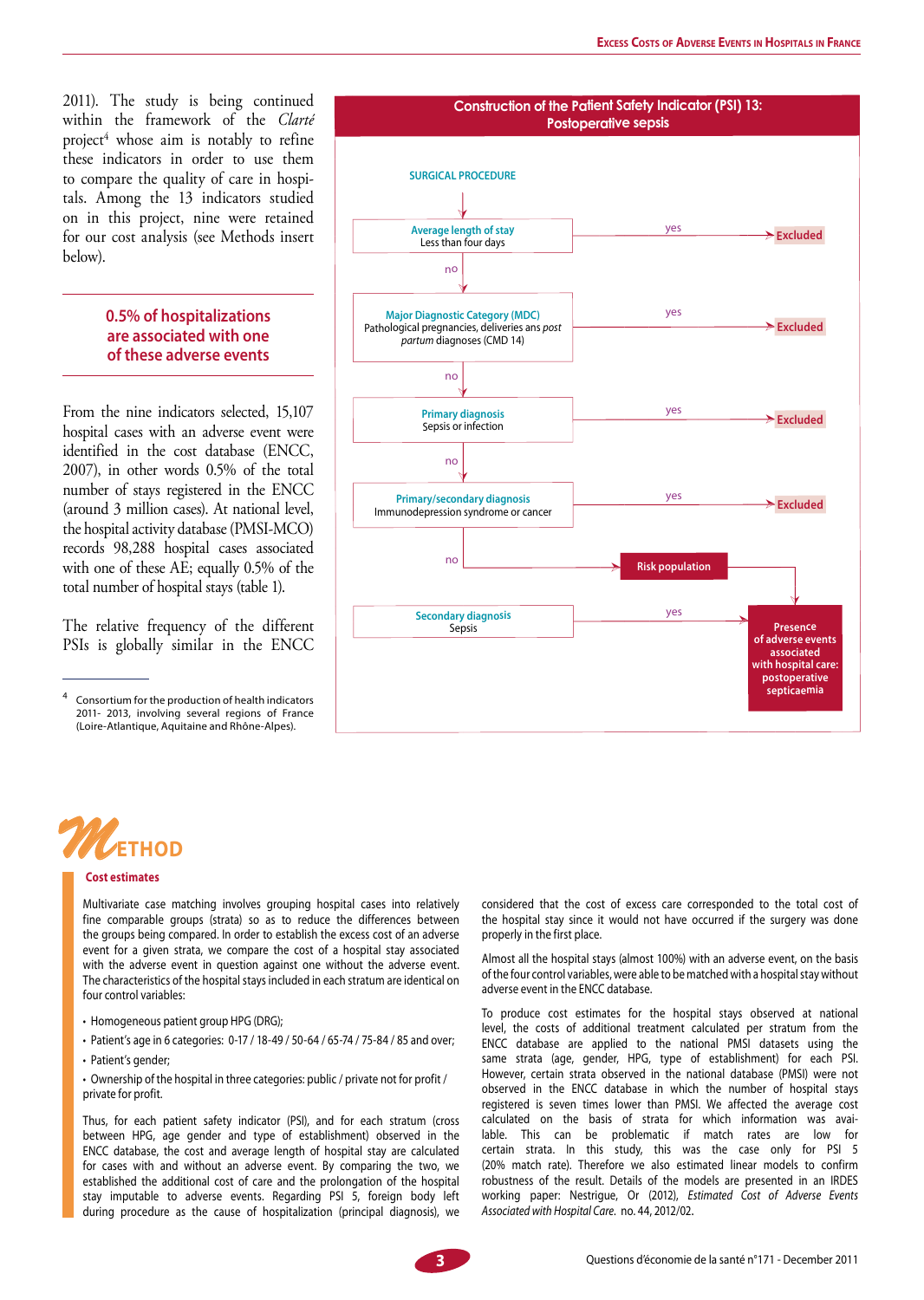

#### **Choice of the 9 Patient Safety Indicators (PSI)**

The PSIs for this study were selected in collaboration with a multidisciplinary expert group based on the results of the pilot project 'Clarté'. The indicators were limited to the 13 PSI for which the selection algorithms are adapted to the French hospital data. Among these 13 PSI, four indicators, Complications of Anesthesia (PSI 1), Transfusion Reaction (PSI 16), Birth Trauma- Injury to Neonate (PSI 17) and Obstetric Trauma - Cesarean Delivery (PSI 20) were finally excluded from the analyses due to the low number of cases in the ENCC database (less than 10 observations). The nine indicators selected *in fine* are as follows:

- PSI 3 Decubitus ulcer;
- PSI 5 Foreign body left during procedure;

PSI 7 Infections due to medical care (infections caused by intravenous lines (IV) or catheters);

- PSI 10 Postoperative physiologic and metabolic derangement;
- PSI 12 Postoperative pulmonary embolism or deep vein thrombosis;
- PSI 13 Postoperative sepsis;
- PSI 15 Technical difficulty during procedure Laceration or accidental puncture;
- PSI 18 Obstetric trauma vaginal delivery with instrument;
- PSI 19 Obstetric trauma vaginal delivery without instrument.

The algorithms for each PSI (specific inclusion/exclusion criteria, list of ICD-10 codes to be assigned to the numerator or denominator) were determined at international level and are available in the 2009 OECD report (Drosler et al., 2009). The algorithms adapted to French data are detailed in a DREES working paper (Januel, 2011). By definition, ambulatory (or same-day) surgery not requiring an overnight hospital stay, and treatment sessions are excluded from the PSI field.

With the objective of producing an overall cost estimate for the medical adverse events in France, certain fields covered by PSIs were extended:

**- Normally, PSIs cover the hospitalized adult population** (age at least equal to 18), with an additional series of indicators for patients aged under 18. We analysed the totality of conventional hospitalizations in acute care including those for patients aged less than 18.

**- For PSI 3 (Decubitus ulcer),** it was impossible to exclude hospital stays for patients transferred from long-term care facilities or discharged to another acute care hospital. In effect, this information is not registered in the databases used. As our analysis involved global cost estimates rather than hospitals' individual performance, it was not considered as being problematical for this study.

**- For PSI 5 (Foreign body left during procedure),** we took hospital stays for which this indicator was the primary cause of hospitalization (principal diagnosis) as well as secondary diagnosis differing from the OECD recommendations. While the exclusion of stays with primary diagnosis is justified for calculating the PSI at hospital level so as to avoid prejudice to hospitals caring for patients transferred from other hospitals, it is relevant to keep them for estimating costs at national level.

# *C***ontext**

To date, no economic analyses had been carried out in France regarding the cost of adverse patient safety events in hospitals. IRDES, in collaboration with the DREES, conducted a study with the objective of estimating cost of hospital adverse events using routine hospital data. These first results confirm the need to carry out this type of economic analysis in greater depth in future studies.

and PMSI databases, despite a few minor differences. The PSI with the highest frequency rate in the ENCC is PSI 10 (post-operative physiologic and metabolic derangement), with a total of 4,228 hospital admissions. At national level, decubitus ulcer (PSI 3) records the highest number of cases with a total of 29,938 hospital admissions (7.8‰ incidence rate), but PSI 10 records the highest incidence rate all adverse events combined (9.45‰) [table 1].

As expected, the lowest number of cases are registered for "a foreign body left during procedure" (PSI 5), classified as a sentinel event, in both the ENCC and PMSI databases: 644 hospitalizations at national level, of which 173 with a foreign body left during procedure (PSI 5) as the

main reason for admission (reference to a foreign object left during procedure in the principal diagnosis).

Differences in adverse event frequency rates are mainly explained by differences in the characteristics of patients registered in the ENCC and PMSI databases. Although the two databases are globally comparable, the ENCC sample, based on volunteer hospitals, can differ from the national sample (PMSI) both in terms of patient and hospital characteristics.

The in-hospital cost of a given adverse event is the difference between the average cost of a hospital stay with and without this AE complication. As the cost of hospital stays vary considerably according to patient profile and the pathology treated, calculations of average costs need to be adjusted taking into account the characteristics of the patients treated. The excess costs generated for each AE are calculated in the ENCC database using multivariable case-matching (Methods insert above) that consists in matching each hospital stay with an AE with an equivalent hospital stay in terms of patient profile but without the AE in question, and comparing costs (Raleigh *et al.* 2008 ; Zhan and Miller, 2003).

The reliability of the cost estimates obtained using this method depends on the ability to identify identical case-control admissions, which presented no difficulty in the ENCC data base (99% match rate)<sup>5</sup>.

#### **Significant disparities in excess costs according to adverse event**

Table 2 presents the estimations of excess costs and length of stay due to adverse events from nine patient safety indicators with multivariable matching in the ENCC database.

As expected, we observe significant disparities in the costs generated by the different AEs. The (weighted) average excess cost of hospitalisation vary from 500€ for obstetric trauma during vaginal delivery with and without instrumentation (PSI 18/19) to almost  $20,000 \text{ }\in$  for postoperative sepsis (PSI 13). Infections due to medical care



We also used generalized linear models as an alternative to test the robustness of cost estimates (Nestrigue and Or, 2011).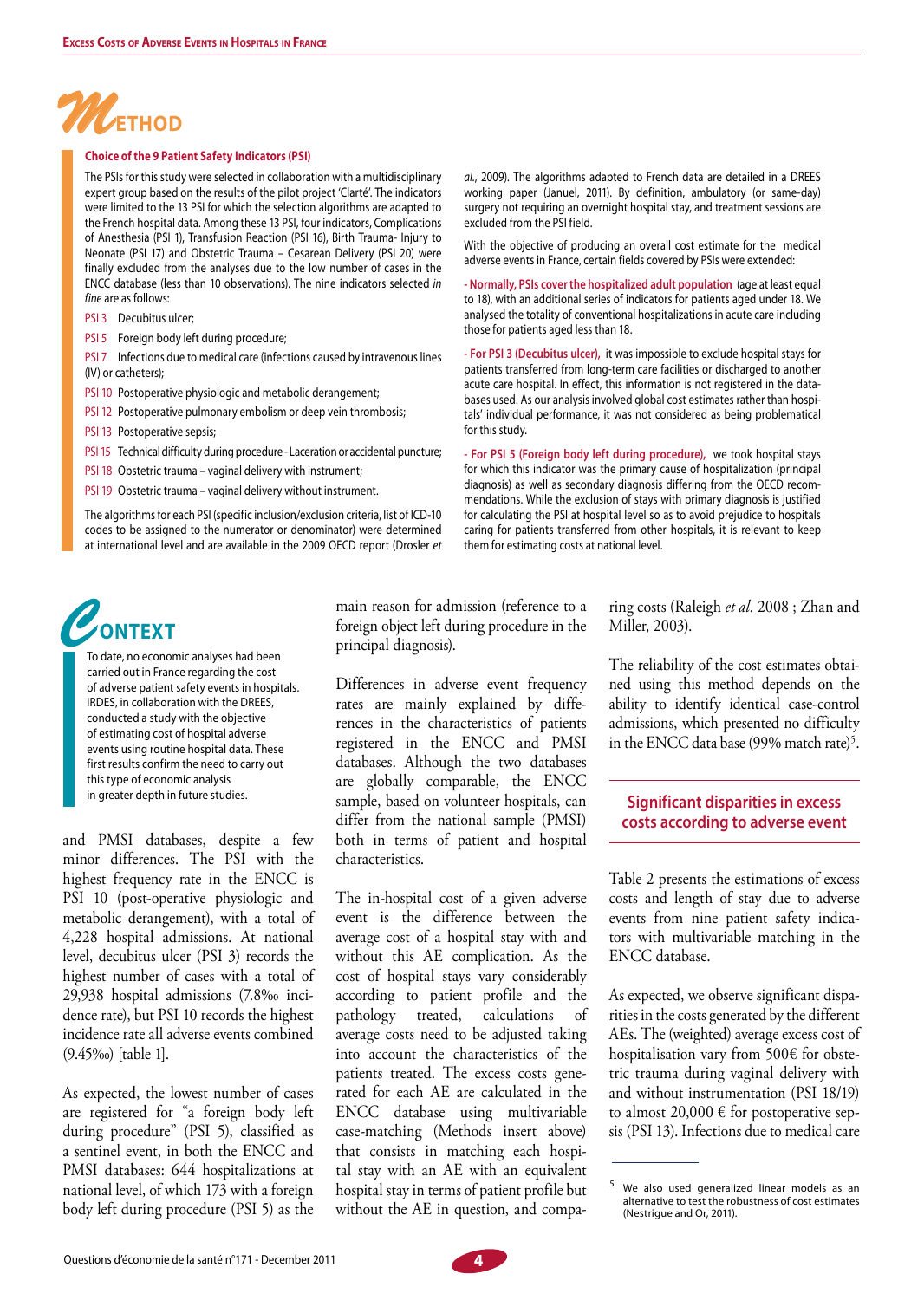# **G1T**

#### **Number of adverse patient safety events identified in the ENCC and PMSI 2007**

|                                          | <b>ENCC</b>                 |                             | <b>PMSI</b>               |                           |
|------------------------------------------|-----------------------------|-----------------------------|---------------------------|---------------------------|
|                                          | Number of<br>hospital stays | Number of<br>hospital stays | <b>Risk</b><br>population | Prevalence rate<br>(9/00) |
| <b>Adverse events</b>                    |                             |                             |                           |                           |
| <b>PSI 3 Decubitus ulcer</b>             | 3,456                       | 29,938                      | 3,832,011                 | 7.81                      |
| PSI 5 (DP) Foreign body left             | 75                          | 173                         | 7,639,056                 | 0.08                      |
| PSI 5 (DA) Foreign body left             | 14                          | 471                         |                           |                           |
| <b>PSI 7 Infections</b>                  | 915                         | 4,274                       | 6,248,132                 | 0.68                      |
| PSI 10 Postoperative derangements        | 4,228                       | 26,276                      | 2,781,628                 | 9.45                      |
| PSI 12 Pulmonary embolism                | 3,003                       | 18,968                      | 2,829,610                 | 6.70                      |
| PSI 13 Postoperative sepsis              | 1,852                       | 8,368                       | 1,190,606                 | 7.03                      |
| PSI 15 Laceration or accidental puncture | 1,149                       | 6,887                       | 7,725,975                 | 0.89                      |
| PSI 18/19 Obstetric trauma               | 415                         | 2,933                       | 640,967                   | 4.58                      |
| <b>Total</b>                             | 15,107                      | 98,288                      |                           |                           |

The table presents the number of hospital cases with one of the nine adverse patient safety events in the ENCC and national PMSI databases. The size of the risk population is defined by the PSI algorithms. The prevalence rates are calculated at national level (PMSI) for one thousand at-risk hospitalizations.

**G1T2**

**Sources**: National hospital costs study (ENCC), National hospital database (PMSI) 2007.

**<sup>D</sup>Download data:** www.irdes.fr/Donnees/Qes171\_SurcoutEvenementsIndesirables.xls

(PSI 7) and postoperative physiologic and metabolic derangement (PSI 10) record the highest costs after PSI 13 at around 10,000€.

These averages hide however strong variation across patients within each AE. For example, the excess cost of treating hospital acquired infections can vary from less than 6,000€ to over 20,000€.

### **The excess costs incurred by adverse events are directly correlated with length of hospital stay…**

The excess costs generated by adverse events are closely correlated with extra days of hospitalisation due to these events. The excess length of stay (LOS) attributable to postoperative sepsis (PSI 13) is about 20 days, while it is only 0.7 days for an obstetric trauma during delivery (PSI 19). Infections and decubitus ulcers figure among the adverse events that considerably prolong the hospital stay (respectively 14.7 days and 11.2 days).

#### **… and intensity of care**

But the excess LOS is not the only factor determining excess costs in hospital; intensity of care delivered also has an impact on costs. For example, the excess cost associated to catheter related infections (PSI 7) and physiologic and metabolic derangement (PSI 10) are relatively close despite the fact that excess LOS for infections is twice as long since PSI 10 often requires intensive, complex care over a shorter time period.

Estimations of total excess costs and LOS attributable to adverse events at national level are presented in table 3. Average cost estimates (Methods insert p. 3) from ENCC data are used to estimate the cost for each PSI taking into account the incidence rate and adjusting for patient and hospital profiles at national level. The overall costs of care for adverse events thus reflect the structure of hospital stays observed in the PMSI database.

## **In 2007, excess costs close to 700 million Euros for nine adverse events**

The excess cost associated with these nine adverse events amounted to 682 million Euros in 2007. The total excess cost is a function of the average costs of treatment and incidence rates at national level. The PSI 19 (obstetric trauma) represents a relatively small cost at the national level (1,5 million  $\epsilon$ ) since the cost of care is relatively low (525 €) despite a high incidence rate (4 in 1 000). Whereas technical difficulties during the course of a medical intervention (lacera-

#### **Excess cost and length of stay per PSI in ENCC 2007**

|                                                                                                                                                                                                                                                                                                                                    | <b>ENCC</b>    |                                              |                                  |              |                                  |
|------------------------------------------------------------------------------------------------------------------------------------------------------------------------------------------------------------------------------------------------------------------------------------------------------------------------------------|----------------|----------------------------------------------|----------------------------------|--------------|----------------------------------|
| <b>Adverse events</b>                                                                                                                                                                                                                                                                                                              | <b>Numbers</b> | Prolongation<br>of average<br>length of stay | Confidence<br>interval at<br>95% | Excess costs | Confidence<br>interval at<br>95% |
| <b>PSI 3 Decubitus ulcer</b>                                                                                                                                                                                                                                                                                                       | 3,456          | 11.2                                         | ± 0.83                           | 5,612 €      | ± 656                            |
| <b>PSI 5 Foreign body left</b>                                                                                                                                                                                                                                                                                                     | 89             | 2.5                                          | ± 3.05                           | 2,156€       | ± 2,879                          |
| <b>PSI 7 Infections</b>                                                                                                                                                                                                                                                                                                            | 915            | 14.7                                         | ± 1.84                           | 10,950€      | ± 1,690                          |
| PSI 10 Postoperative derangements                                                                                                                                                                                                                                                                                                  | 4,228          | 7.3                                          | ± 0.59                           | 10,273 €     | ± 629                            |
| PSI 12 Pulmonary embolism                                                                                                                                                                                                                                                                                                          | 3,003          | 5.0                                          | ± 0.59                           | 4,300€       | ± 578                            |
| PSI 13 Postoperative sepsis                                                                                                                                                                                                                                                                                                        | 1,852          | 19.7                                         | ± 1.44                           | 20,838€      | ± 1,317                          |
| PSI 15 Laceration or accidental puncture                                                                                                                                                                                                                                                                                           | 1,220          | 1.2                                          | ±0.88                            | 1,723 €      | ± 902                            |
| PSI 18/19 Obstetric trauma                                                                                                                                                                                                                                                                                                         | 415            | 0.7                                          | ± 0.11                           | 529€         | ± 32                             |
| $\mathbf{A}$ $\mathbf{B}$ $\mathbf{A}$ $\mathbf{B}$ $\mathbf{A}$ $\mathbf{B}$ $\mathbf{A}$ $\mathbf{B}$ $\mathbf{A}$ $\mathbf{B}$ $\mathbf{A}$ $\mathbf{B}$ $\mathbf{A}$ $\mathbf{B}$ $\mathbf{A}$ $\mathbf{B}$ $\mathbf{A}$ $\mathbf{B}$ $\mathbf{A}$ $\mathbf{B}$ $\mathbf{A}$ $\mathbf{B}$ $\mathbf{A}$ $\mathbf{B}$ $\mathbf{$ |                |                                              |                                  |              |                                  |

**Source**: National hospital costs study (ENCC) 2007.

**<sup>D</sup>** Download data: www.irdes.fr/Donnees/Qes171\_SurcoutEvenementsIndesirables.xls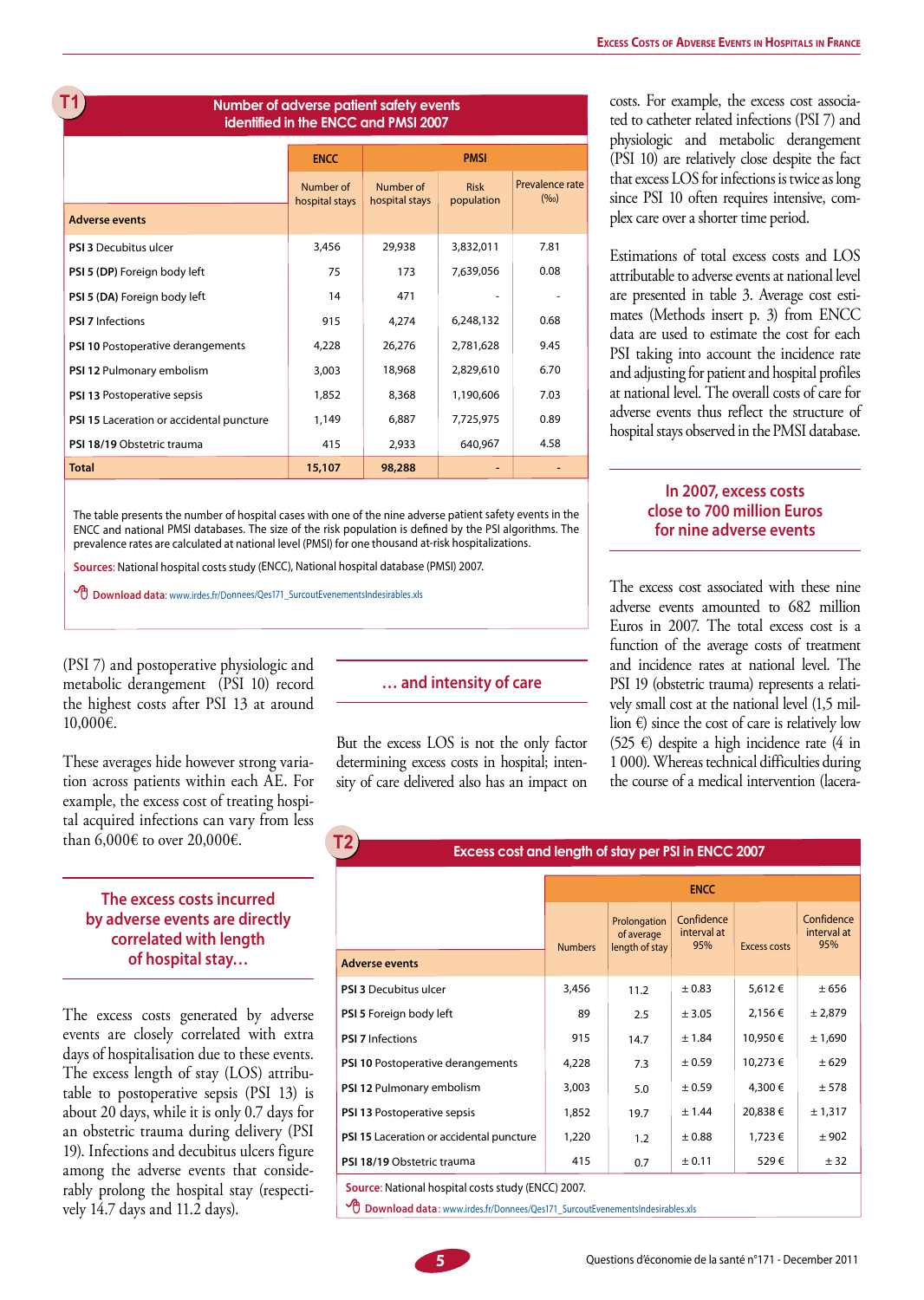tion or accidental puncture), a much rarer event (0.89 in 1000), represents a cost of over 9 million Euros.

#### **Four adverse events represent 90% of total excess costs**

Postoperative physiologic and metabolic derangement (PSI 10) generates the highest excess costs. Average cost is estimated at 9,910€ generating a total cost of 260 million Euros; almost 40% of the total excess costs associated with the nine AEs combined. Postoperative sepsis (PSI13) and decubitus ulcer (PSI 3) are among the AEs generating the highest costs at respectively 155 million Euros (22% of the total costs) and 136 million Euros, followed by postoperative pulmonary embolism (PSI 12) costing over 70 million Euros. These four events alone represent over 90% of excess hospital costs generated by adverse events in 2007.

# **Robust statistical results coherent with estimations carried out in other countries**

The results obtained by multivariable matching are confirmed by the generalised linear models: the total cost of medical care for the nine AEs amounts to 733 million Euros. The difference in cost estimates observed between the matching method and the linear model is due to the fact that models take into account all hospital stays whereas it is not possible to match 100% of cases in the PMSI with cost database (ENCC) which is a smaller sample.

In any case, the adverse events examined in this study are associated with a substantial increase in the cost and length of hospital stays. Our results are in accordance with those of other studies exploring PSIs. Only results concerning excess LOS can be compared directly across countries. It is difficult to compare excess cost estimates related to PSI due to differences in the prices of production factors, cost accounting methods and healthcare organization across countries.

Estimations concerning excess length of stay for different patient safety indicators used in this study compared with those carried out in England (Rivard *et al.*, 2008) and the United States (Zhan and Miller, 2003; Rivard *et al.* 2008). The relative impact of each PSI on length of hospital stay is relatively coherent. These results suggest that the PSIs calculated from routine hospital data are of interest

in monitoring and comparing adverse events associated with medical care and for evaluating their economic and medical consequences.

\* \* \*

Our study shows that shortcomings in the organization and process of care in hospitals that can give rise to adverse patient safety events represent a considerable economic cost. In the current context of budgetary constraints facing hospitals, it is vital to examine ways of improving the quality of care whilst at the same time strengthening cost-efficiency in hospitals. It is clear that interventions aimed at preventing adverse events can incur additional costs. While we have not examined the cost of different strategies to improve the safety of medical care in this study, our results nevertheless permits identifying priority action areas to target the resources for improving patient safety.

It is possible that some of the adverse events identified with PSI are unavoidable (false positives). Several factors nevertheless suggest that our calculations unde-

| T3<br>Estimates of excess costs and length of stay by PSI<br>(stratification method) |                |                              |                               |                         |                               |                   |
|--------------------------------------------------------------------------------------|----------------|------------------------------|-------------------------------|-------------------------|-------------------------------|-------------------|
|                                                                                      | <b>PMSI</b>    |                              |                               |                         |                               |                   |
| <b>Adverse events</b>                                                                | <b>Numbers</b> | <b>Excess length of stay</b> | Confidence interval<br>at 95% | <b>Additional costs</b> | Confidence interval<br>at 95% | <b>Total cost</b> |
| <b>PSI 3 Decubitus ulcer</b>                                                         | 29,937         | 9.8                          | ± 0.14                        | 4,568€                  | ± 101                         | 136,765,563€      |
| PSI 5 Foreign body left                                                              | 644            | 2.2                          | ± 0.42                        | 1,639€                  | ± 392                         | 1,055,399€        |
| <b>PSI 7 Infections</b>                                                              | 4,273          | 14.7                         | ± 0.59                        | 10,821 €                | ± 537                         | 46,238,384 €      |
| PSI 10 Physiologic derangements                                                      | 26,275         | 7.4                          | ± 0.16                        | 9,911€                  | ± 173                         | 260,409,993€      |
| PSI 12 Pulmonary embolism                                                            | 18,968         | 4.6                          | ± 0.16                        | 3,740€                  | ± 146                         | 70,945,028€       |
| PSI 13 Postoperative sepsis                                                          | 8,368          | 18.5                         | ± 0.56                        | 18,578€                 | ± 478                         | 155,457,100 €     |
| PSI 15 Laceration or accidental puncture                                             | 6,887          | 1.1                          | ± 0.23                        | 1,356€                  | ±239                          | 9,337,096€        |
| PSI 18/19 Obstetric trauma                                                           | 2,933          | 0.7                          | ± 0.02                        | 525€                    | ± 5                           | 1,540,334€        |
|                                                                                      |                |                              |                               |                         |                               | 681,748,897€      |

**Source**: National hospital costs study (ENCC) 2007, National hospital database (PMSI) 2007.

**<sup></sub> B** Download data: www.irdes.fr/Donnees/Qes171\_SurcoutEvenementsIndesirables.xls</sup>